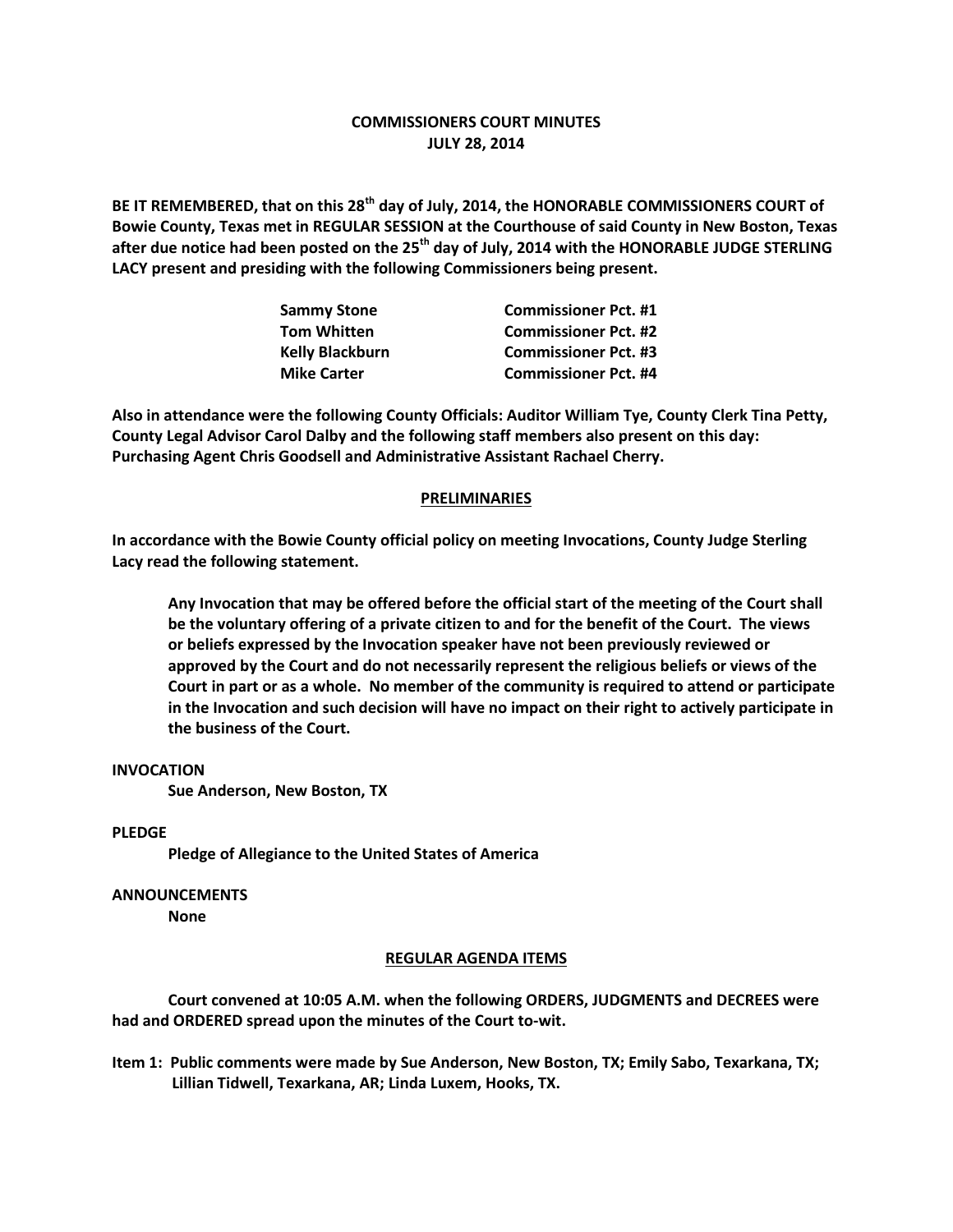**Item 2: There was no Commissioners Court response to public comments.**

**Item 3: On this 28th day of July, 2014, a motion was made by Commissioner Mike Carter and duly second by Judge Lacy to rescind the 15% pay cut that we voted to do last month. Commissioner Sammy Stone-no Commissioner Mike Carter-yes Judge Lacy-yes Commissioner Tom Whitten-no Commissioner Kelly Blackburn no Motion was put to a vote and two (2) voted yes and three (3) voted no. Motion failed.**

**Item 4: On this 28th day of July, 2014, a motion was made by Commissioner Mike Carter and duly second by Judge Lacy to approve the request to employ two existing Sheriff's deputies to act as security and bailiff's for all Justices of the Peace not located in the Courthouse as pertaining to current law. Commissioner Sammy Stone-no Commissioner Mike Carter-yes Judge Lacy-yes Commissioner Tom Whitten-no Commissioner Kelly Blackburn-no Motion was put to a vote and two (2) voted yes and three (3) voted no. Motion failed.**

# **Item 5: On this 28th day of July, 2014,**

- **A motion was made by Sammy Stone and duly second by Commissioner Tom Whitten to table this item until we can get further documentation and clarification on how this is going to be proceeded. Commissioner Sammy Stone-yes Commissioner Mike Carter-no Judge Lacy-no Commissioner Tom Whitten-yes Commissioner Kelly Blackburn-no**
- **A motion was made by Mike Carter and duly second by Judge Lacy to allow Courthouse Security funds to be used to pay the salary of one of the existing Sheriff's Office employee to monitor the Courthouse Security cameras and the costs of moving the monitors. Commissioner Sammy Stone-yes Commissioner Mike Carter-yes Judge Lacy-yes Commissioner Tom Whitten-yes Commissioner Kelly Blackburn-no Motion was put to a vote and four (4) voted yes and one (1) voted no. Motion carried.**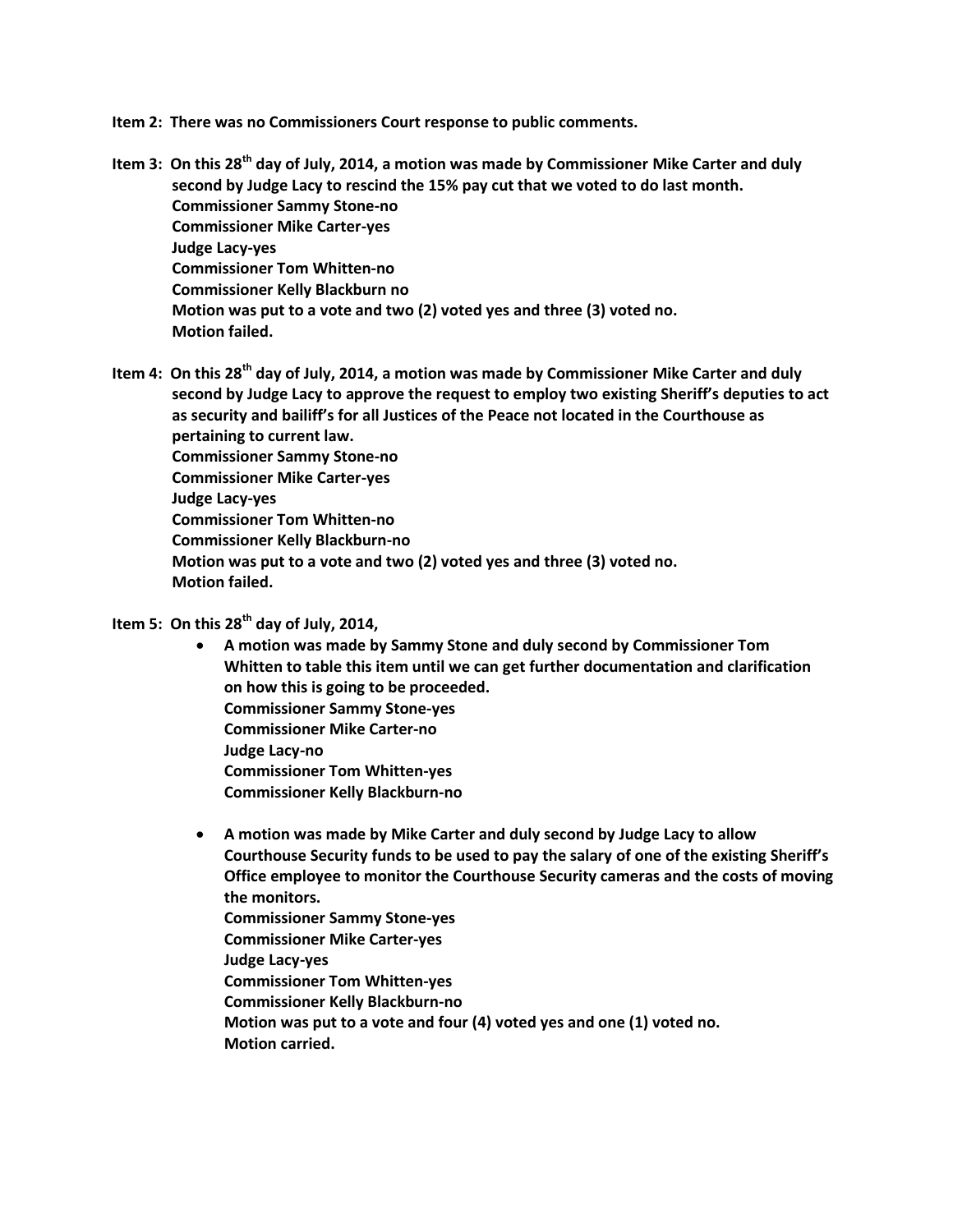- **Item 6: On this 28th day of July, 2014, a motion was made by Commissioner Sammy Stone and duly second by Commissioner Kelly Blackburn to reappoint Linda Hooks to the Board of Trustees of Community Healthcore for a two year term from September 1, 2014 – August 31, 2016. Motion was put to a vote and all voted aye and none opposed. Motion carried.**
- **Item 7: On this 28th day of July, 2014, a motion was made by Judge Lacy and duly second by Commissioner Mike Carter to set Monday, August 18, 2014, at 6:00 P.M. in the Courthouse using the Central Jury room for the Public Hearing for the 2014-2015 Budget. Motion was put to a vote and all voted aye and none opposed. Motion carried.**
- **Item 8: On this 28th day of July, 2014,** 
	- **A motion was made by Commissioner Sammy Stone and duly second by Commissioner Tom Whitten to reduce Bowie County Commissioners In-County travel expenses by 50% effective August, 1st for Pcts. 1,2,3 and 4.**
	- **An amended motion was made by Commissioner Sammy Stone and duly second by Commissioner Tom Whitten to take action and reduce by 50%, Bowie County Commissioners In-County travel expenses.**

**Motion was put to a vote and all voted aye and none opposed. Motion carried.**

**Item 9: On this 28th day of July, 2014, a motion was made by Commissioner Sammy Stone and duly second by Commissioner Kelly Blackburn to approve Treasurer's Investment Report for the Quarter ending 6/30/2014. Motion was put to a vote and all voted aye and none opposed. Motion carried.**

**Item 10: On this 28th day of July, 2014, a motion was made by Kelly Blackburn and duly second by Commissioner Sammy Stone to receive and accept tax rollback refund checks from Walter and Sharon Davis and Paul Lindsey. Motion was put to a vote and all voted aye and none opposed. Motion carried.**

- **Item 11: On this 28th day of July, 2014, a motion was made by Commissioner Mike Carter and duly second by Commissioner Sammy Stone to give permission to advertise to bid out BCCC Long Distance Inmate Telephone Services. Motion was put to a vote and all voted aye and none opposed. Motion carried.**
- **Item 12: On this 28th day of July, 2014, a motion was made by Commissioner Tom Whitten and duly second by Commissioner Sammy Stone to purchase licenses' for Departments regarding Purchase Order system. Motion was put to a vote and all voted aye and none opposed. Motion carried.**

**Item 13: On this 28th day of July, 2014, there was no action taken on a report from Financial Advisory**